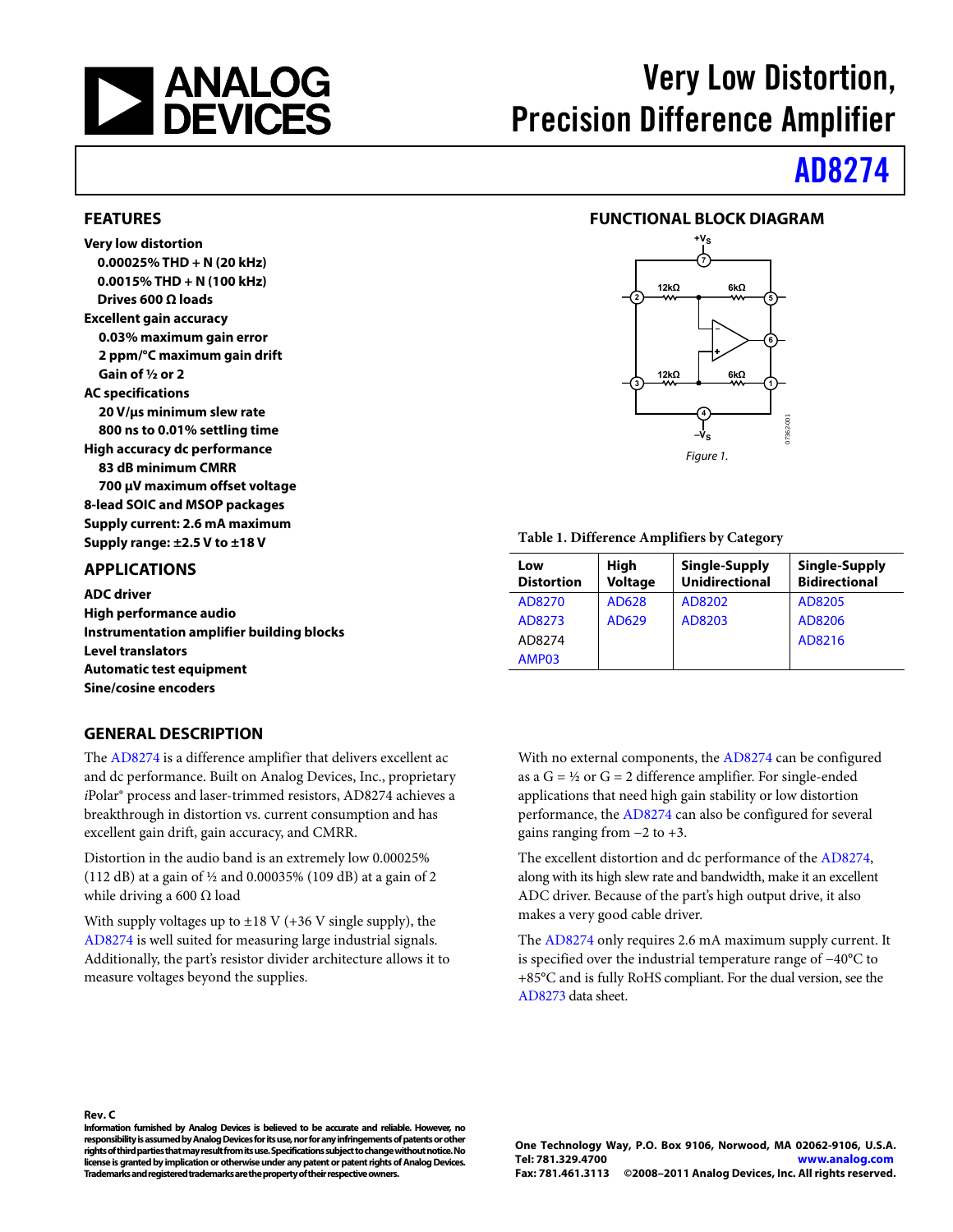# <span id="page-1-0"></span>**TABLE OF CONTENTS**

## **REVISION HISTORY**

| $8/11$ —Rev. B to Rev. C |  |
|--------------------------|--|
|                          |  |

### $1/11$ -Rev. A to Rev. B

| Changes to Impedance/Differential Parameter, Table 2 3 |  |
|--------------------------------------------------------|--|
|                                                        |  |
|                                                        |  |

### 12/08—Rev. 0 to Rev.  $A$

### 7/08-Revision 0: Initial Version

| Pin Configurations and Function Description5 |  |
|----------------------------------------------|--|
|                                              |  |
|                                              |  |
|                                              |  |
|                                              |  |
|                                              |  |
|                                              |  |
|                                              |  |
|                                              |  |
|                                              |  |
|                                              |  |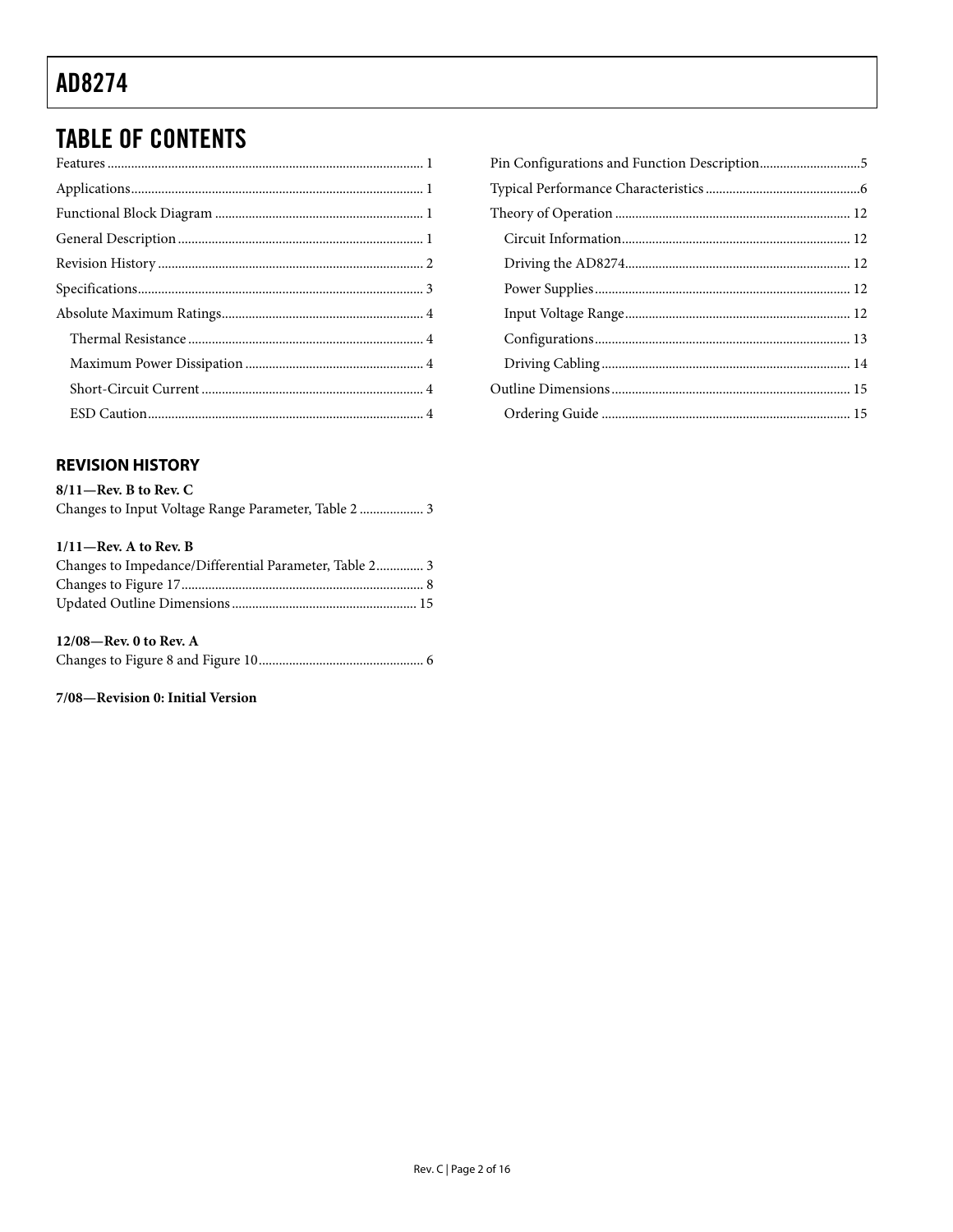## <span id="page-2-0"></span>SPECIFICATIONS

 $V_s = \pm 15$  V,  $V_{REF} = 0$  V,  $T_A = 25$ °C,  $R_L = 2$  k $\Omega$ , unless otherwise noted.

#### **Table 2.**

<span id="page-2-1"></span>

|                                                     |                                                                      |              | $G = \frac{1}{2}$ |                 |                   | $G = 2$        |                   |                |
|-----------------------------------------------------|----------------------------------------------------------------------|--------------|-------------------|-----------------|-------------------|----------------|-------------------|----------------|
| <b>Parameter</b>                                    | <b>Conditions</b>                                                    | Min          | <b>Typ</b>        | Max             | Min               | <b>Typ</b>     | Max               | <b>Unit</b>    |
| <b>DYNAMIC PERFORMANCE</b>                          |                                                                      |              |                   |                 |                   |                |                   |                |
| Bandwidth                                           |                                                                      |              | 20                |                 |                   | 10             |                   | <b>MHz</b>     |
| <b>Slew Rate</b>                                    |                                                                      | 20           |                   |                 | 20                |                |                   | $V/\mu s$      |
| Settling Time to 0.1%                               | 10 V step on output,<br>$C_L = 100$ pF                               |              | 650               | 750             |                   | 675            | 775               | ns             |
| Settling Time to 0.01%                              | 10 V step on output,<br>$C_L = 100$ pF                               |              | 725               | 800             |                   | 750            | 825               | ns             |
| NOISE/DISTORTION <sup>1</sup>                       |                                                                      |              |                   |                 |                   |                |                   |                |
| THD + Noise                                         | $f = 1$ kHz,<br>$V_{\text{OUT}} = 10 V p - p$ ,<br>$600 \Omega$ load |              | 0.00025           |                 |                   | 0.00035        |                   | %              |
| Noise Floor, RTO <sup>2</sup>                       | 20 kHz BW                                                            |              | $-106$            |                 |                   | $-100$         |                   | dBu            |
| <b>Output Voltage Noise</b><br>(Referred to Output) | $f = 20$ Hz to 20 kHz                                                |              | 3.5               |                 |                   | $\overline{7}$ |                   | µV rms         |
|                                                     | $f = 1$ kHz                                                          |              | 26                |                 |                   | 52             |                   | $nV/\sqrt{Hz}$ |
| <b>GAIN</b>                                         |                                                                      |              |                   |                 |                   |                |                   |                |
| <b>Gain Error</b>                                   |                                                                      |              |                   | 0.03            |                   |                | 0.03              | $\%$           |
| <b>Gain Drift</b>                                   | $-40^{\circ}$ C to $+85^{\circ}$ C                                   |              | 0.5               | $\overline{2}$  |                   | 0.5            | 2                 | ppm/°C         |
| <b>Gain Nonlinearity</b>                            | $V_{\text{OUT}} = 10 V p-p$ ,<br>600 $\Omega$ load                   |              | $\overline{2}$    |                 |                   | $\overline{2}$ |                   | ppm            |
| <b>INPUT CHARACTERISTICS</b>                        |                                                                      |              |                   |                 |                   |                |                   |                |
| Offset <sup>3</sup>                                 | Referred to output                                                   |              | 150               | 700             |                   | 300            | 1100              | μV             |
| vs. Temperature                                     | $-40^{\circ}$ C to $+85^{\circ}$ C                                   |              | 3                 |                 |                   | 6              |                   | µV/°C          |
| vs. Power Supply                                    | $V_s = \pm 2.5$ V to $\pm 18$ V                                      |              |                   | 5               |                   |                | 10                | $\mu V/V$      |
| Common-Mode Rejection<br>Ratio                      | $V_{CM} = \pm 40 V$ ,<br>$R_s = 0 \Omega$<br>referred to input       | 77           | 86                |                 | 83                | 92             |                   | dB             |
| Input Voltage Range <sup>4</sup>                    |                                                                      | $3(-Vs+1.5)$ |                   | $3(+V_5 - 1.5)$ | $1.5(-V_s + 1.5)$ |                | $1.5(+V_5 - 1.5)$ | V              |
| Impedance <sup>5</sup>                              |                                                                      |              |                   |                 |                   |                |                   |                |
| Differential                                        | $V_{CM} = 0 V$                                                       |              | 36                |                 |                   | 9              |                   | $k\Omega$      |
| Common Mode <sup>6</sup>                            |                                                                      |              | 9                 |                 |                   | 9              |                   | $k\Omega$      |
| <b>OUTPUT CHARACTERISTICS</b>                       |                                                                      |              |                   |                 |                   |                |                   |                |
| <b>Output Swing</b>                                 |                                                                      | $-V_s + 1.5$ |                   | $+V_5 - 1.5$    | $-V_s + 1.5$      |                | $+V_5 - 1.5$      | v              |
| <b>Short-Circuit Current Limit</b>                  | Sourcing                                                             |              | 90                |                 |                   | 90             |                   | mA             |
|                                                     | Sinking                                                              |              | 60                |                 |                   | 60             |                   | mA             |
| Capacitive Load Drive                               |                                                                      |              | 200               |                 |                   | 1200           |                   | pF             |
| POWER SUPPLY                                        |                                                                      |              |                   |                 |                   |                |                   |                |
| Supply Current (per<br>Amplifier)                   |                                                                      |              | 2.3               | 2.6             |                   | 2.3            | 2.6               | mA             |
| <b>TEMPERATURE RANGE</b>                            |                                                                      |              |                   |                 |                   |                |                   |                |
| <b>Specified Performance</b>                        |                                                                      | $-40$        |                   | $+85$           | $-40$             |                | $+85$             | °C             |

<sup>1</sup> Includes amplifier voltage and current noise, as well as noise of internal resistors.<br><sup>2</sup> dBu = 20 log(V rms/0.7746).

 $^3$  Includes input bias and offset current errors.<br> $^4$  May also be limited by absolute maximum inn

4 May also be limited by absolute maximum input voltage or by the output swing. See the [Absolute Maximum Ratings section a](#page-3-1)n[d Figure 8 through](#page-5-1) [Figure 11 f](#page-6-0)or details.

 $5$  Internal resistors are trimmed to be ratio matched but to have  $\pm 20$ % absolute accuracy.

Common mode is calculated by looking into both inputs. The common-mode impedance at only one input is 18 kΩ.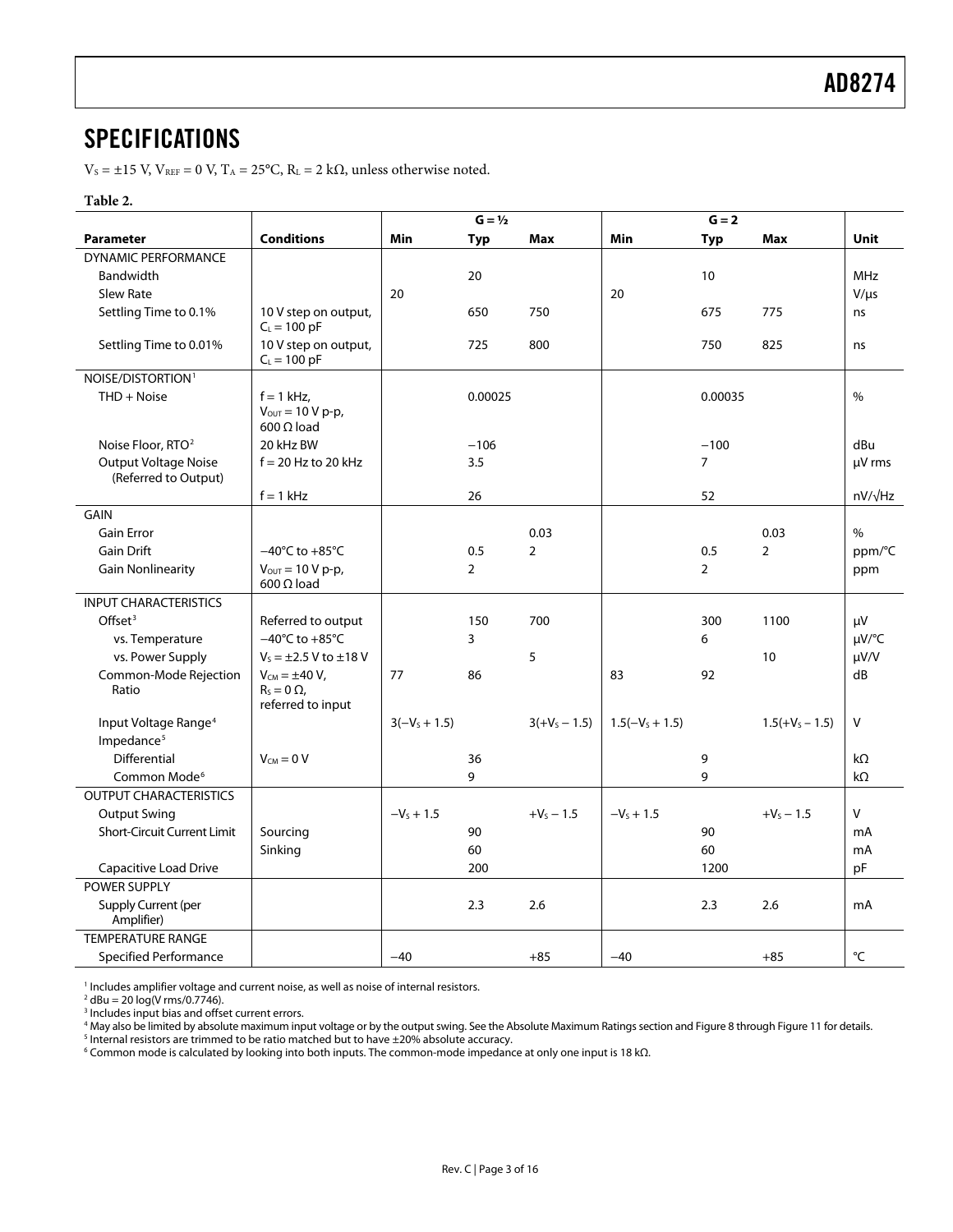# <span id="page-3-1"></span><span id="page-3-0"></span>ABSOLUTE MAXIMUM RATINGS

**Table 3.** 

| <b>Parameter</b>                                       | Rating                               |
|--------------------------------------------------------|--------------------------------------|
| Supply Voltage                                         | ±18V                                 |
| Maximum Voltage at Any Input Pin                       | $-VS + 40 V$                         |
| Minimum Voltage at Any Input Pin                       | $+V_S - 40V$                         |
| Storage Temperature Range                              | $-65^{\circ}$ C to +150 $^{\circ}$ C |
| Specified Temperature Range                            | $-40^{\circ}$ C to $+85^{\circ}$ C   |
| Package Glass Transition Temperature (T <sub>G</sub> ) | $150^{\circ}$ C                      |

Stresses above those listed under Absolute Maximum Ratings may cause permanent damage to the device. This is a stress rating only; functional operation of the device at these or any other conditions above those indicated in the operational section of this specification is not implied. Exposure to absolute maximum rating conditions for extended periods may affect device reliability.

### **THERMAL RESISTANCE**

The  $\theta_{JA}$  values in [Table 4](#page-3-2) assume a 4-layer JEDEC standard board with zero airflow.

### **Table 4. Thermal Resistance**

<span id="page-3-3"></span><span id="page-3-2"></span>

| Package Type | $\bm{\theta}_{JA}$ | Unit |
|--------------|--------------------|------|
| 8-Lead MSOP  | 135                | °C/W |
| 8-Lead SOIC  | 121                | °C/W |

### **MAXIMUM POWER DISSIPATION**

The maximum safe power dissipation for the AD8274 is limited by the associated rise in junction temperature  $(T<sub>J</sub>)$  on the die. At approximately 150°C, which is the glass transition temperature, the properties of the plastic change. Even temporarily exceeding this temperature limit may change the stresses that the package exerts on the die, permanently shifting the parametric performance of the amplifiers. Exceeding a temperature of 150°C for an extended period may result in a loss of functionality.



Figure 2. Maximum Power Dissipation vs. Ambient Temperature

## **SHORT-CIRCUIT CURRENT**

The AD8274 has built-in, short-circuit protection that limits the output current (see [Figure 16](#page-6-1) for more information). While the short-circuit condition itself does not damage the part, the heat generated by the condition can cause the part to exceed its maximum junction temperature, with corresponding negative effects on reliability. [Figure 2](#page-3-3) and [Figure 16](#page-6-1), combined with knowledge of the part's supply voltages and ambient temperature, can be used to determine whether a short circuit will cause the part to exceed its maximum junction temperature.

### **ESD CAUTION**



ESD (electrostatic discharge) sensitive device. Charged devices and circuit boards can discharge without detection. Although this product features patented or proprietary protection circuitry, damage may occur on devices subjected to high energy ESD. Therefore, proper ESD precautions should be taken to avoid performance degradation or loss of functionality.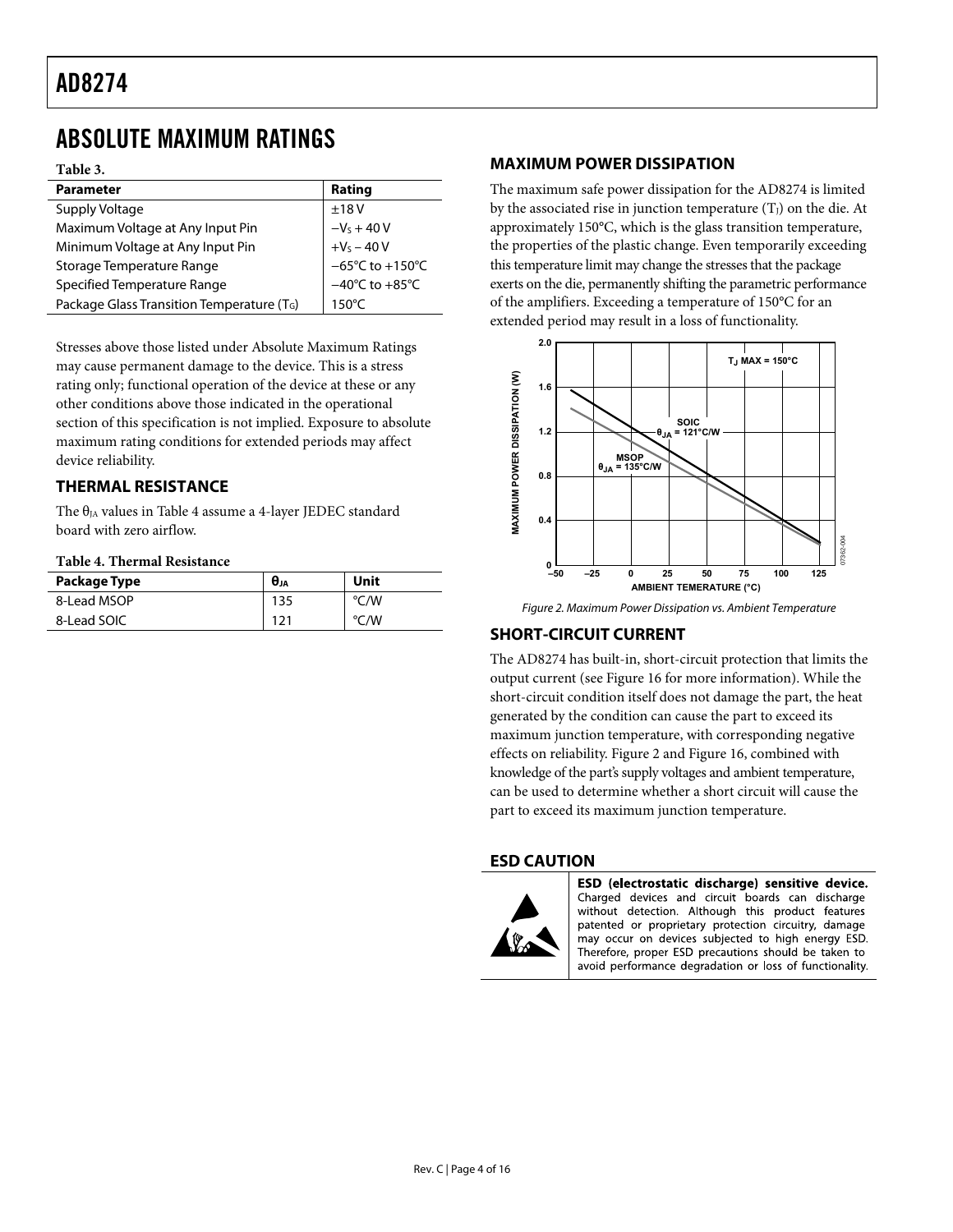# <span id="page-4-0"></span>PIN CONFIGURATIONS AND FUNCTION DESCRIPTION



Figure 3. MSOP Pin Configuration



| Pin No.        | <b>Mnemonic</b> | <b>Description</b>                                                                                                                                               |
|----------------|-----------------|------------------------------------------------------------------------------------------------------------------------------------------------------------------|
|                | <b>REF</b>      | 6 k $\Omega$ Resistor to Noninverting Terminal of Op Amp. Used as reference pin in G = 1/2 configuration. Used as<br>positive input in $G = 2$ configuration.    |
|                | $-IN$           | 12 k $\Omega$ Resistor to Inverting Terminal of Op Amp. Used as negative input in G = 1/2 configuration. Connect<br>to output in $G = 2$ configuration.          |
|                | $+IN$           | 12 k $\Omega$ Resistor to Noninverting Terminal of Op Amp. Used as positive input in G = ½ configuration. Used<br>as reference pin in $G = 2$ configuration.     |
| $\overline{4}$ | $-VS$           | Negative Supply.                                                                                                                                                 |
|                | <b>SENSE</b>    | 6 k $\Omega$ Resistor to Inverting Terminal of Op Amp. Connect to output in G = $\frac{1}{2}$ configuration. Used as<br>negative input in $G = 2$ configuration. |
| 6              | OUT             | Output.                                                                                                                                                          |
|                | $+V5$           | Positive Supply.                                                                                                                                                 |
| 8              | <b>NC</b>       | No Connect.                                                                                                                                                      |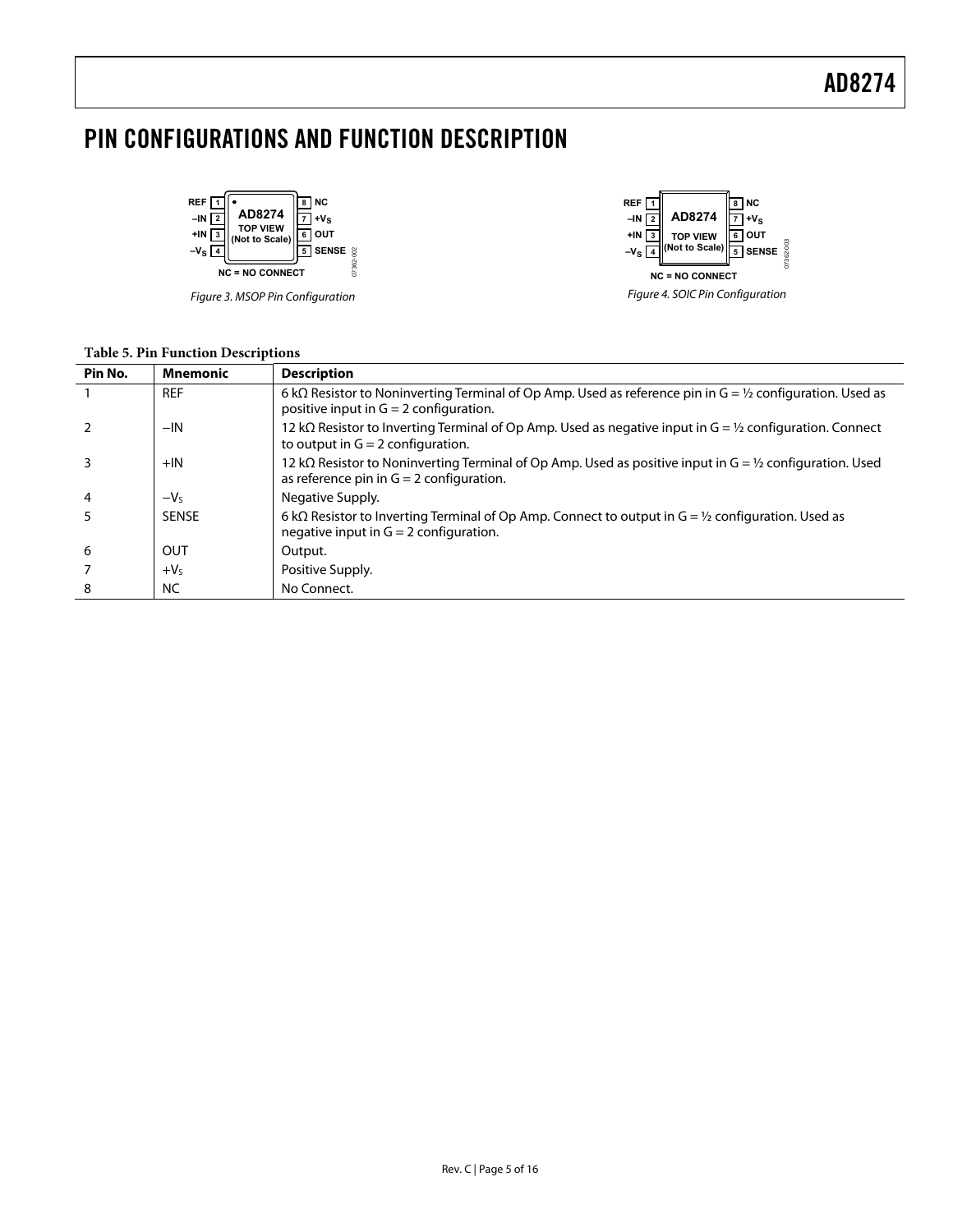# <span id="page-5-1"></span><span id="page-5-0"></span>TYPICAL PERFORMANCE CHARACTERISTICS

 $V_s = \pm 15$  V, T<sub>A</sub> = 25°C, gain = ½, difference amplifier configuration, unless otherwise noted.



Figure 5. CMR vs. Temperature, Normalized at 25°C, Gain =  $1/2$ 



Figure 6. System Offset vs. Temperature, Normalized at 25°C, Referred to Output, Gain =  $1/2$ 



Figure 7. Gain Error vs. Temperature, Normalized at 25°C, Gain =  $1/2$ 



Figure 8. Input Common-Mode Voltage vs. Output Voltage, Gain =  $\frac{1}{2}$ , ±15 V Supplies



Figure 9. Input Common-Mode Voltage vs. Output Voltage, Gain =  $\frac{1}{2}$ , ±5 V and ±2.5 V Supplies



Figure 10. Input Common-Mode Voltage vs. Output Voltage, Gain =  $2, ±15$  V Supplies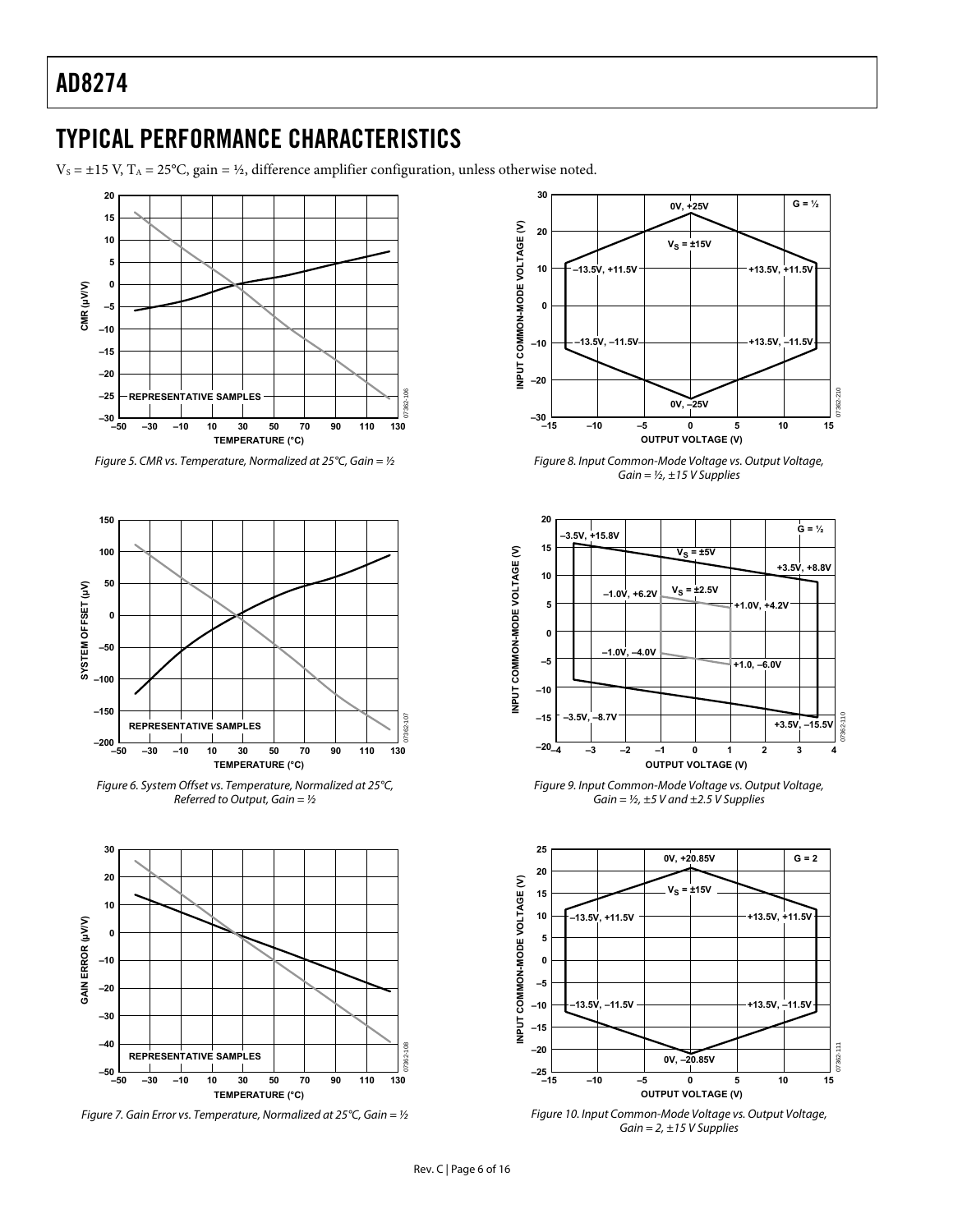<span id="page-6-0"></span>

Figure 11. Input Common-Mode Voltage vs. Output Voltage, Gain =  $2, \pm 5$  V and  $\pm 2.5$  V Supplies



Figure 12. Power Supply Rejection Ratio vs. Frequency,  $Gain = ½$ , Referred to Output



<span id="page-6-1"></span>Figure 13. Maximum Output Voltage vs. Frequency





Figure 15. Common-Mode Rejection Ratio vs. Frequency, Referred to Input



Figure 16. Short-Circuit Current vs. Temperature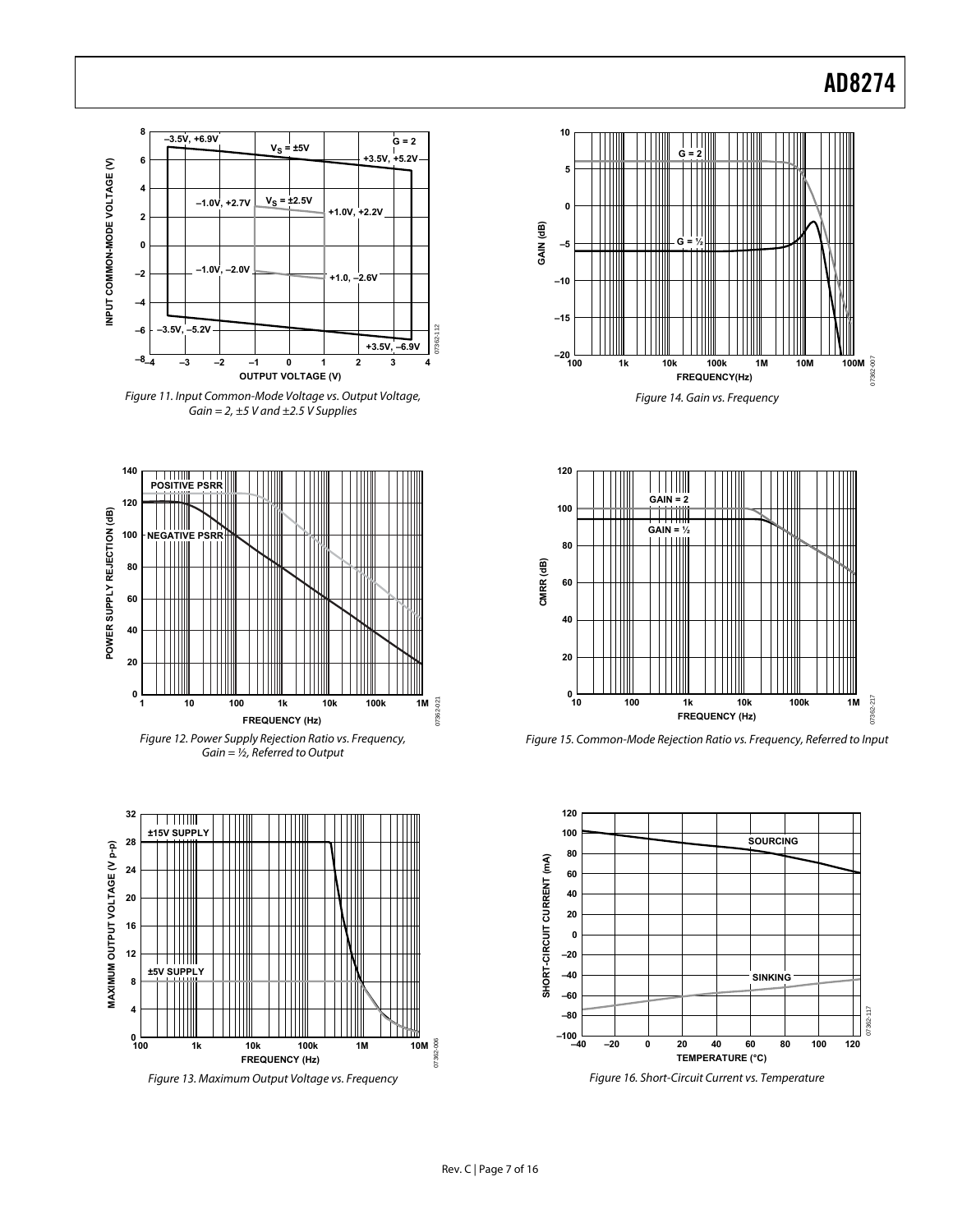







Figure 19. Small-Signal Step Response, Gain = 2



Figure 20. Small-Signal Step Response, Gain =  $1/2$ 



Figure 21. Small-Signal Pulse Response with 500 pF Capacitor Load,  $Gain = 2$ 



Figure 22. Small-Signal Pulse Response for 100 pF Capacitive Load,  $Gain = ½$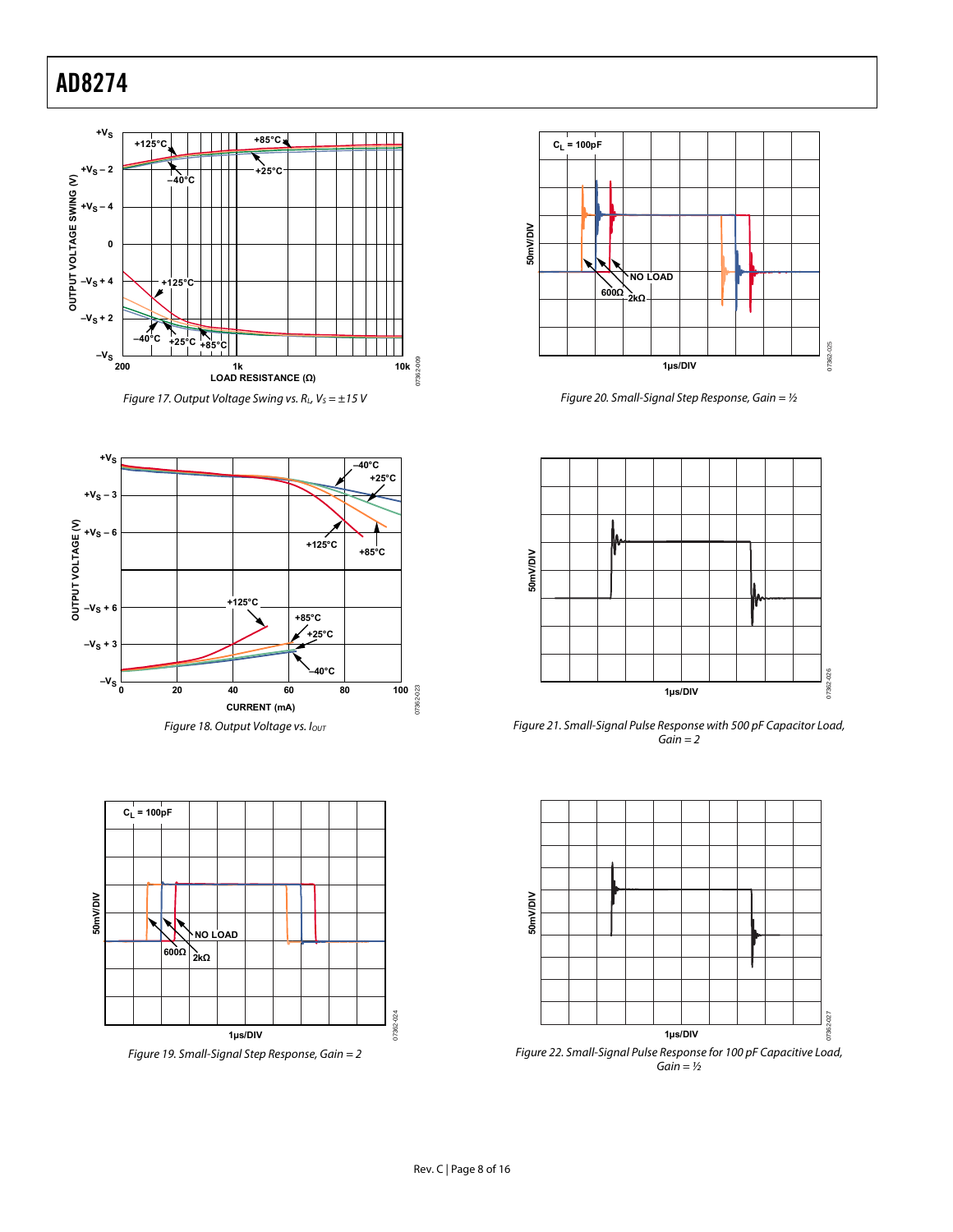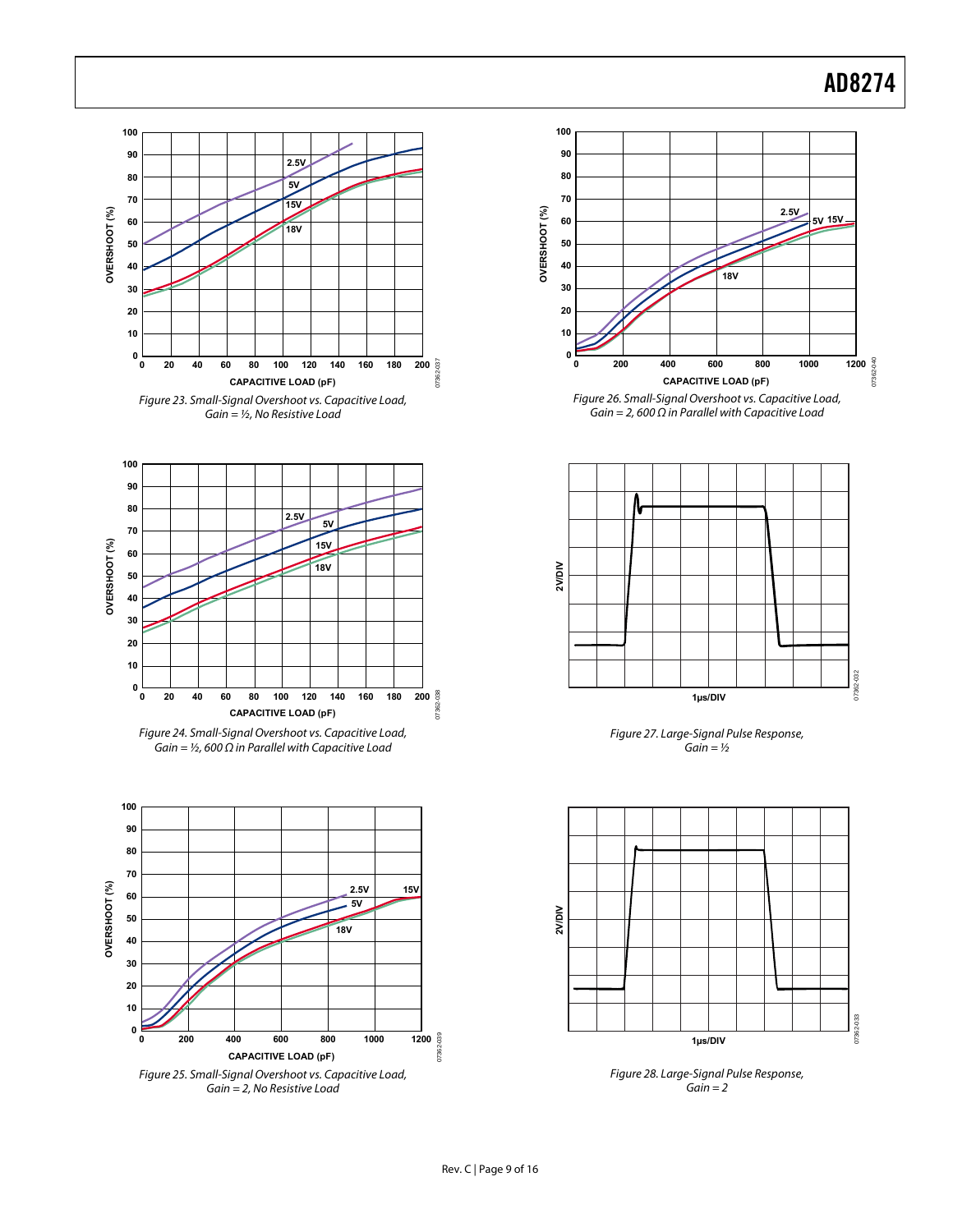



Figure 32. THD + N vs. Frequency, Filter = 22k Hz









Figure 30. Voltage Noise Density vs. Frequency, Referred to Output



Figure 31. 0.1 Hz to 10 Hz Voltage Noise, RTO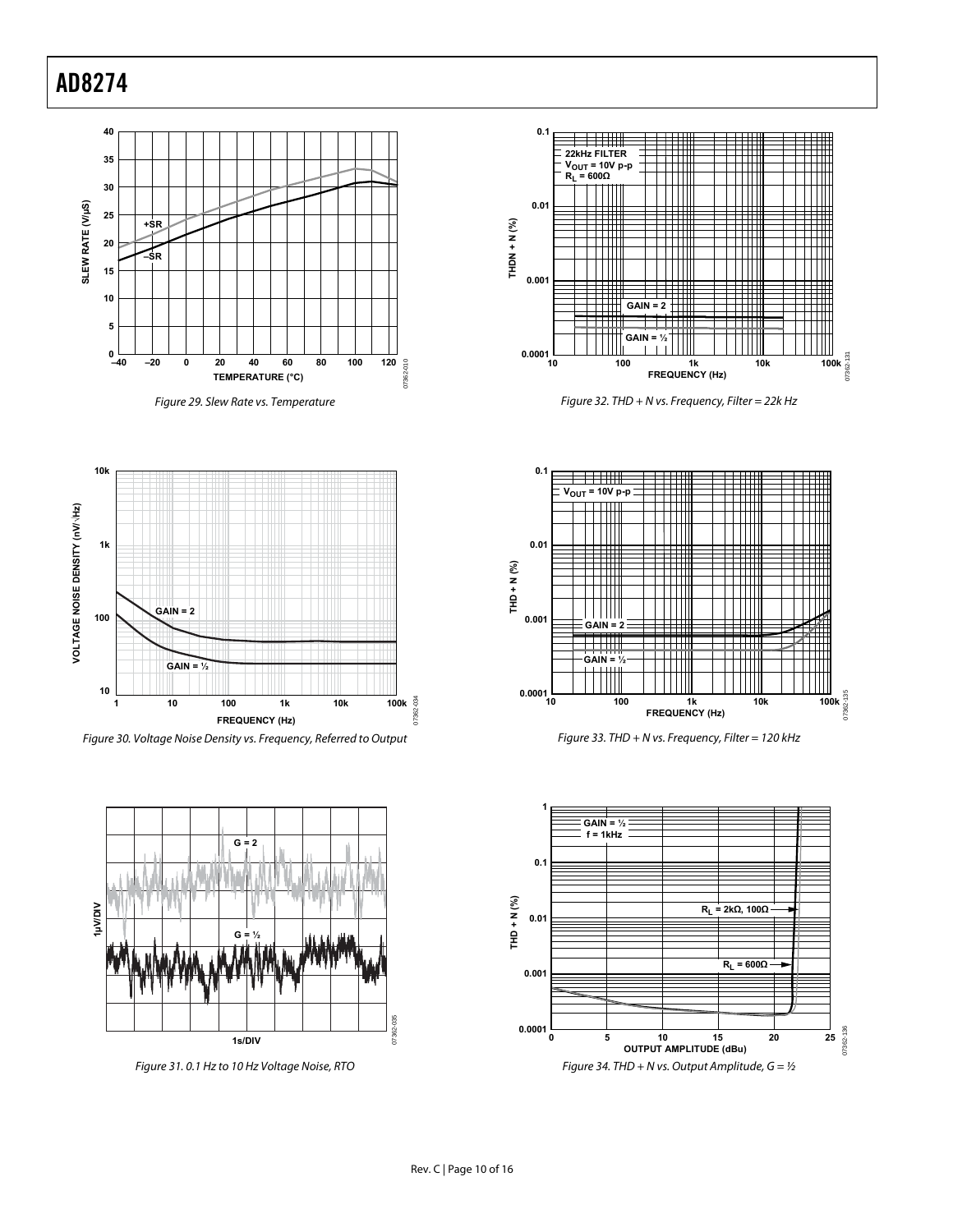



Figure 37. Harmonic Distortion Products vs. Frequency, G = 2



Figure 36. Harmonic Distortion Products vs. Frequency,  $G = \frac{1}{2}$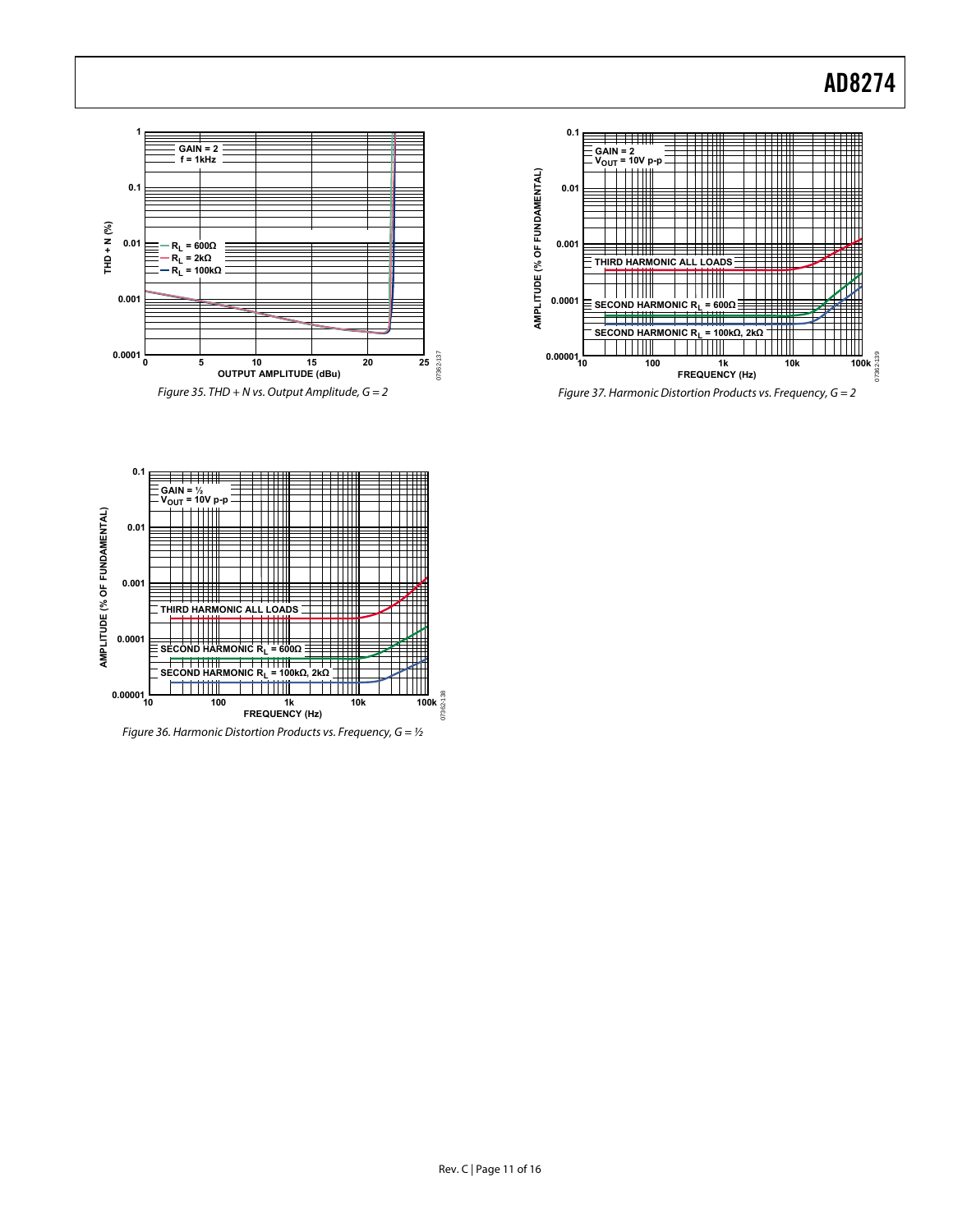# <span id="page-11-0"></span>THEORY OF OPERATION



Figure 38. Functional Block Diagram

## **CIRCUIT INFORMATION**

The AD8274 consists of a high precision, low distortion op amp and four trimmed resistors. These resistors can be connected to make a wide variety of amplifier configurations, including difference, noninverting, and inverting configurations. Using the on-chip resistors of the AD8274 provides the designer with several advantages over a discrete design.

## **DC Performance**

Much of the dc performance of op amp circuits depends on the accuracy of the surrounding resistors. The resistors on the AD8274 are laid out to be tightly matched. The resistors of each part are laser trimmed and tested for their matching accuracy. Because of this trimming and testing, the AD8274 can guarantee high accuracy for specifications such as gain drift, common-mode rejection, and gain error.

### **AC Performance**

Because feature size is much smaller in an integrated circuit than on a printed circuit board (PCB), the corresponding parasitics are also smaller. The smaller feature size helps the ac performance of the AD8274. For example, the positive and negative input terminals of the AD8274 op amp are not pinned out intentionally. By not connecting these nodes to the traces on the PCB, the capacitance remains low, resulting in both improved loop stability and common-mode rejection over frequency.

### **Production Costs**

Because one part, rather than several, is placed on the PCB, the board can be built more quickly.

### <span id="page-11-1"></span>**Size**

The AD8274 fits a precision op amp and four resistors in one 8-lead MSOP or SOIC package.

## **DRIVING THE AD8274**

The AD8274 is easy to drive, with all configurations presenting at least several kilohms (kΩ) of input resistance. The AD8274 should be driven with a low impedance source: for example, another amplifier. The gain accuracy and common-mode rejection of the AD8274 depend on the matching of its resistors. Even source resistance of a few ohms can have a substantial effect on these specifications.

### **POWER SUPPLIES**

A stable dc voltage should be used to power the AD8274. Noise on the supply pins can adversely affect performance. A bypass capacitor of 0.1 μF should be placed between each supply pin and ground, as close as possible to each supply pin. A tantalum capacitor of 10 μF should also be used between each supply and ground. It can be farther away from the supply pins and, typically, it can be shared by other precision integrated circuits.

The AD8274 is specified at  $\pm$ 15 V, but it can be used with unbalanced supplies, as well. For example,  $-V<sub>S</sub> = 0$  V,  $+V<sub>S</sub> = 20$  V. The difference between the two supplies must be kept below 36 V.

## **INPUT VOLTAGE RANGE**

The AD8274 can measure voltages beyond the rails. For the  $G = \frac{1}{2}$ and  $G = 2$  difference amplifier configurations, see the input voltage range in [Table 2](#page-2-1) for specifications.

The AD8274 is able to measure beyond the rail because the internal resistors divide down the voltage before it reaches the internal op amp. [Figure 39](#page-11-1) shows an example of how the voltage division works in the difference amplifier configuration. For the AD8274 to measure correctly, the input voltages at the internal op amp must stay within 1.5 V of either supply rail.



Figure 39. Voltage Division in the Difference Amplifier Configuration

For best long-term reliability of the part, voltages at any of the part's inputs (Pin 1, Pin 2, Pin 3, or Pin 5) should stay within  $+V_s - 40$  V to  $-V_s + 40$  V. For example, on  $\pm 10$  V supplies, input voltages should not exceed ±30 V.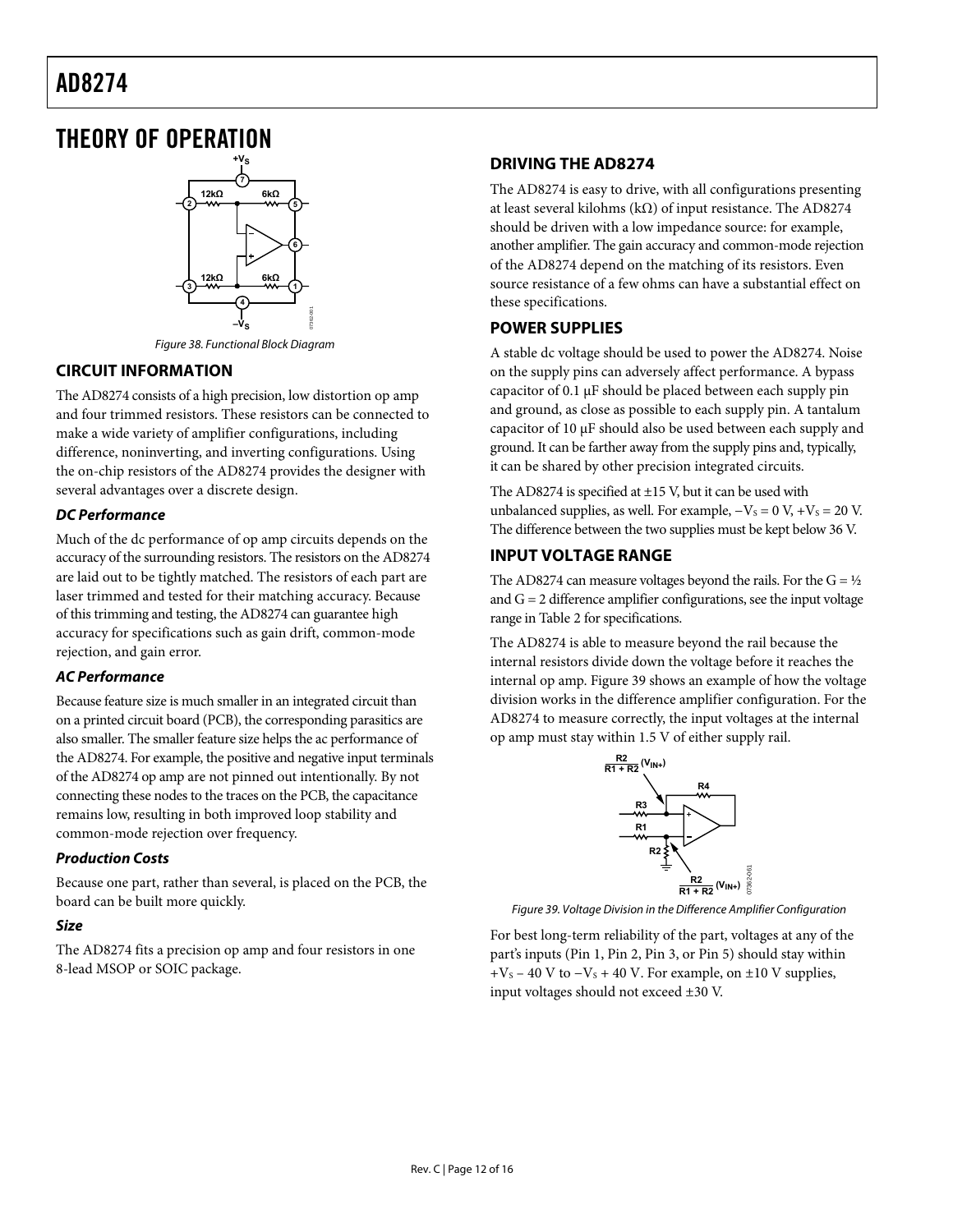### <span id="page-12-0"></span>**CONFIGURATIONS**

The AD8274 can be configured in several ways; see [Figure 40](#page-12-1) to [Figure 47](#page-12-2). Because these configurations rely on the internal, matched resistors, all of these configurations have excellent gain accuracy and gain drift. Note that the AD8274 internal op amp is stable for noise gains of 1.5 and higher, so the AD8274 should not be placed in a unity-gain follower configuration.



Figure 40. Difference Amplifier,  $G = \frac{1}{2}$ 

<span id="page-12-1"></span>

Figure 41. Difference Amplifier,  $G = 2$ 



Figure 42. Inverting Amplifier,  $G = -\frac{1}{2}$ 



<span id="page-12-2"></span>Figure 43. Inverting Amplifier,  $G = -2$ 



Figure 44. Noninverting Amplifier,  $G = \frac{1}{2}$ 



Figure 45. Noninverting Amplifier,  $G = 2$ 



Figure 46. Noninverting Amplifier,  $G = 1.5$ 



Figure 47. Noninverting Amplifier,  $G = 3$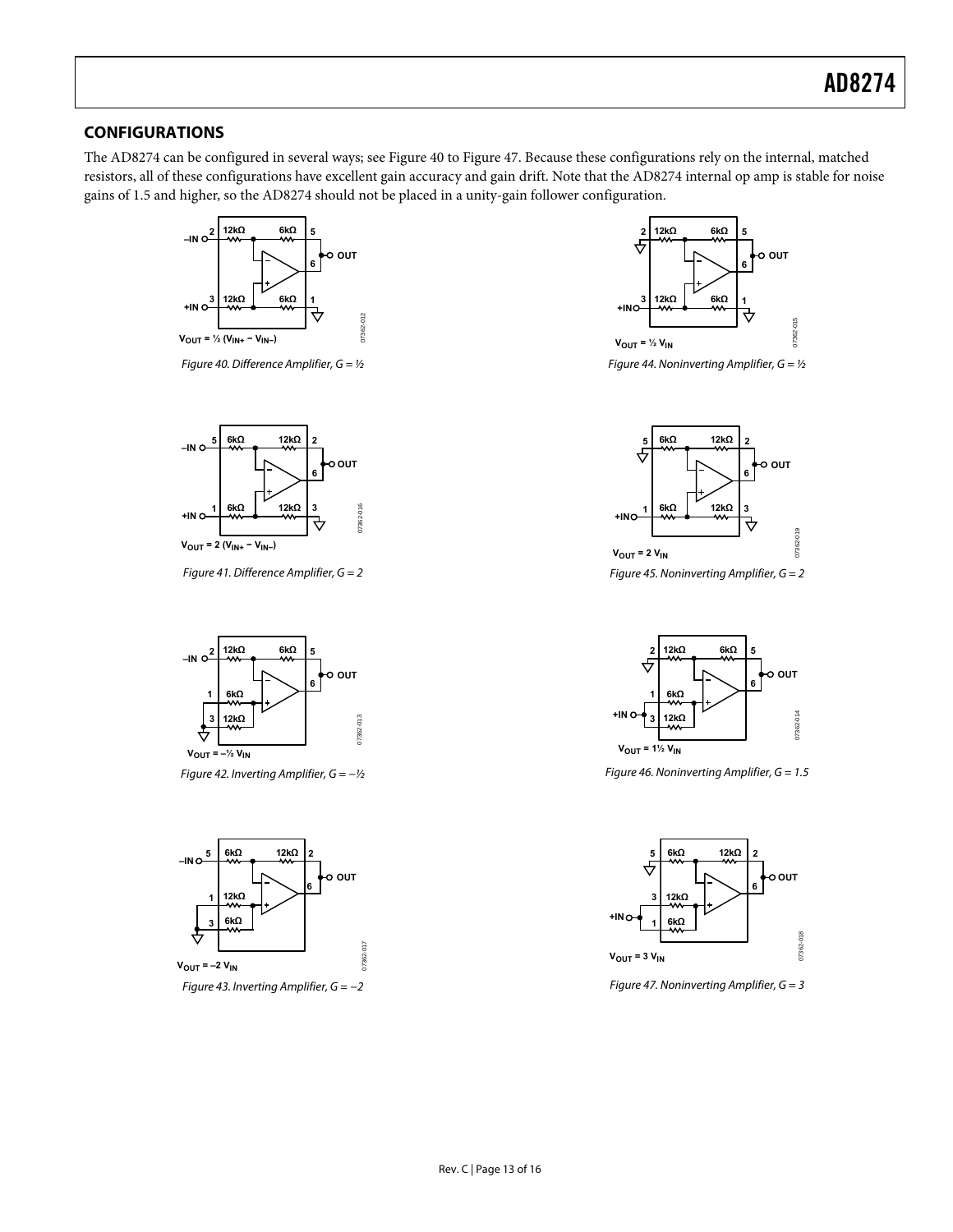## <span id="page-13-0"></span>**DRIVING CABLING**

Because the AD8274 can drive large voltages at high output currents and slew rates, it makes an excellent cable driver. It is good practice to put a small value resistor between the AD8274 output and cable, since capacitance in the cable can cause peaking or instability in the output response. A resistance of 20  $\Omega$  or higher is recommended.

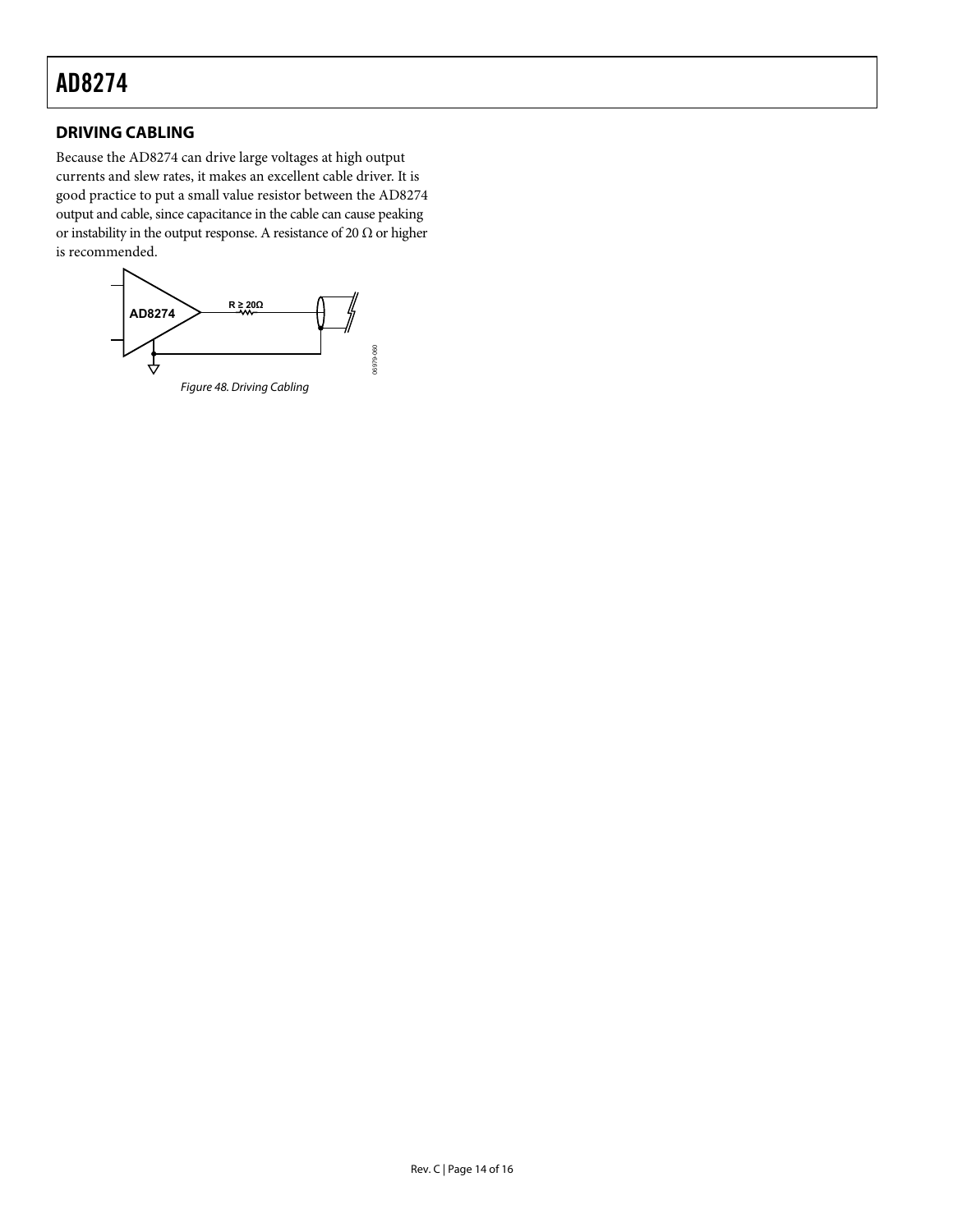# <span id="page-14-0"></span>OUTLINE DIMENSIONS



### **ORDERING GUIDE**

| Model <sup>1</sup> | <b>Temperature Range</b>           | <b>Package Description</b>       | <b>Package Option</b> | <b>Branding</b>  |
|--------------------|------------------------------------|----------------------------------|-----------------------|------------------|
| AD8274ARZ          | $-40^{\circ}$ C to $+85^{\circ}$ C | 8-Lead SOIC N                    | $R - 8$               |                  |
| AD8274ARZ-R7       | $-40^{\circ}$ C to $+85^{\circ}$ C | 8-Lead SOIC_N, 7" Tape and Reel  | $R - 8$               |                  |
| AD8274ARZ-RL       | $-40^{\circ}$ C to $+85^{\circ}$ C | 8-Lead SOIC N, 13" Tape and Reel | $R-8$                 |                  |
| AD8274ARMZ         | $-40^{\circ}$ C to $+85^{\circ}$ C | 8-Lead MSOP                      | RM-8                  | Y <sub>1</sub> B |
| AD8274ARMZ-R7      | $-40^{\circ}$ C to $+85^{\circ}$ C | 8-Lead MSOP, 7" Tape and Reel    | <b>RM-8</b>           | Y <sub>1</sub> B |
| AD8274ARMZ-RL      | $-40^{\circ}$ C to $+85^{\circ}$ C | 8-Lead MSOP, 13" Tape and Reel   | <b>RM-8</b>           | Y <sub>1</sub> B |

 $1 Z =$  RoHS Compliant Part.